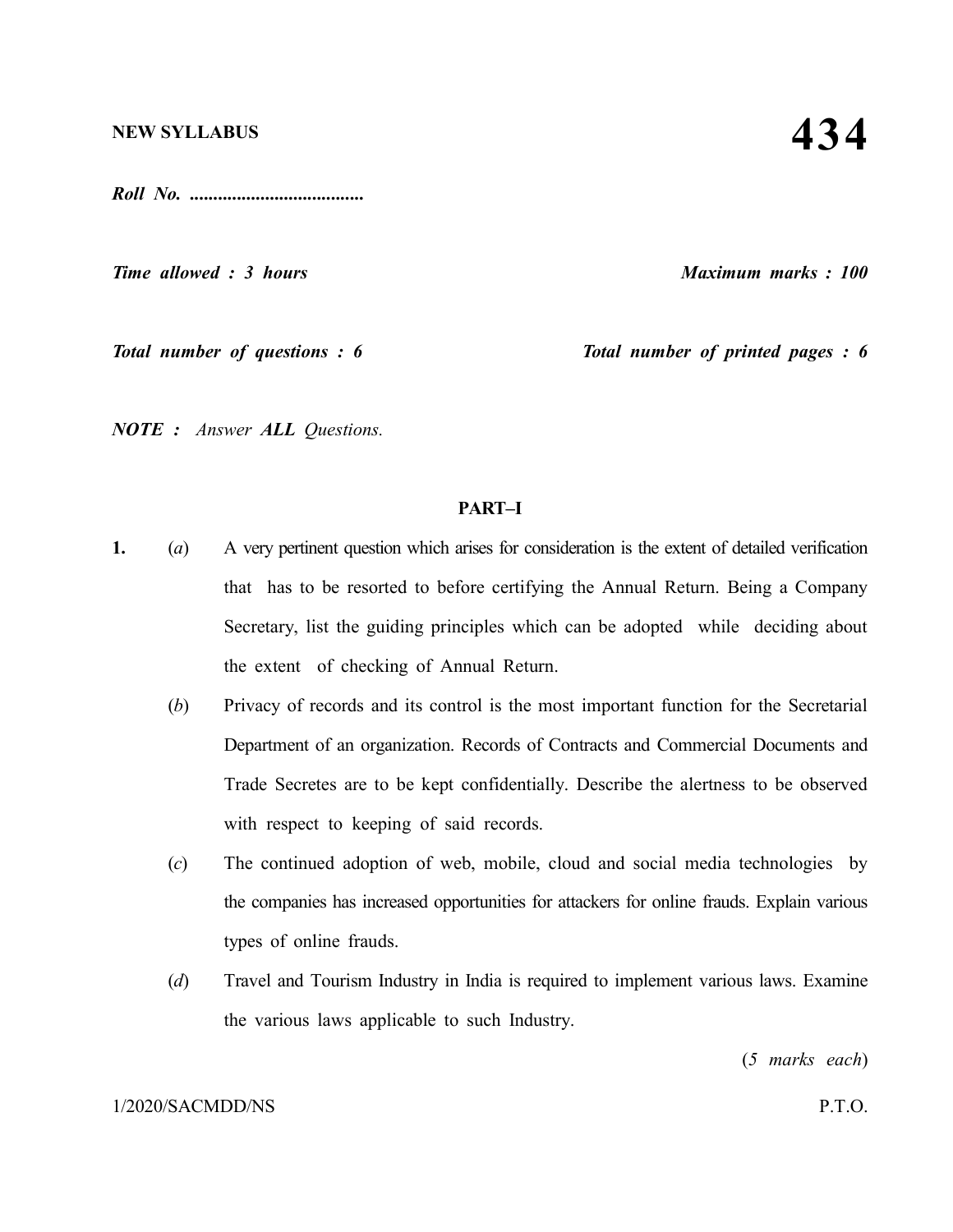### *Attempt all parts of either Q. No. 2 or Q. No. 2A*

- **2.** (*a*) ABC Ltd. is having a paid up capital of  $\bar{\tau}$  1,000 crore and annual turnover of  $\bar{\tau}$  2,500 crore. The company has asked you, as a Company Secretary in Practice, to advise it on preparation and finalization of its Compliance Management Framework. Give your advice.
	- (*b*) Jindal Brothers has constituted a Limited Liability Partnership (LLP) under the LLP Act, 2008. There are total 3 partners in the Firm. Jindal Brothers has approached you for maintaining the various books of accounts. Being a Company Secretary, make a brief note on Section 34 read with Rule 24, as per compliance requirement, under the LLP Act, 2008.
	- (*c*) While preparing the Search and Status Report, it is important for professionals to conduct due diligence of the intellectual property rights, as tremendous worth is associated with the intangible assets of the business. List the key areas to be analyzed while preparing such Search Report.
	- (*d*) State the procedure of KYC of directors in Form DIR-3 and mention the consequence of non-compliance in this regard. (KYC stands for 'Know Your Customer' or 'Know Your Client').

(*5 marks each*)

### *OR (Alternate Question to Q. No. 2)*

**2A.** (*i*) Explain the process of Compliance Risk Mitigation indicating various risks of non-compliance.

(*5 marks*)

### 1/2020/SACMDD/NS Contd. ........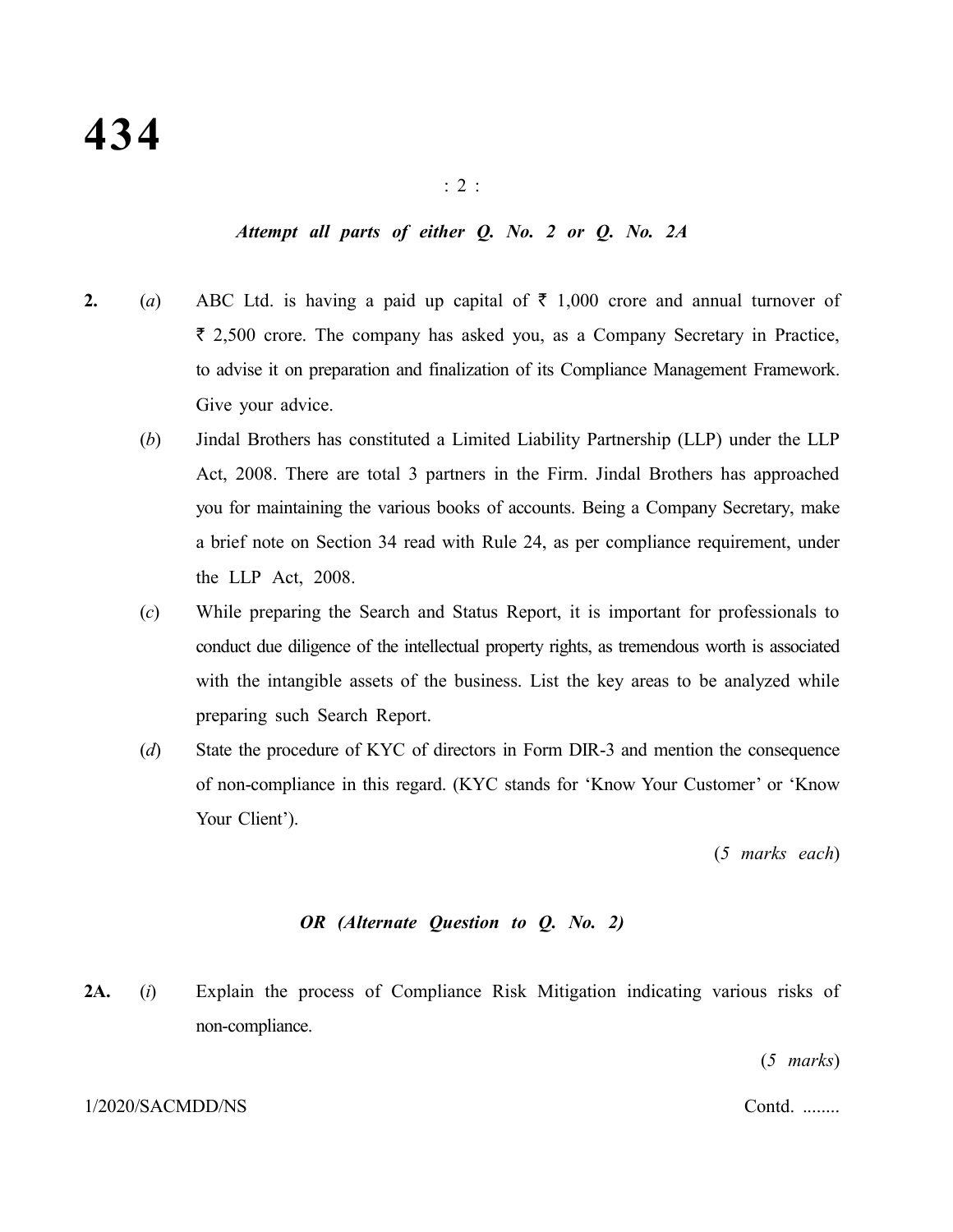(*ii*) Explain the role of a company secretary in Investor Education and Protection.

(*5 marks*)

(*iii*) What do you mean by Good Documentation ? Give some examples of Good Documentation Practices as well as Poor Documentation Practices.

(*5 marks*)

(*iv*) Jemez & Co. Ltd. has listed is Securitized Debt Instruments at a stock exchange. One of the directors has asked you, being the compliance officer of the company, to inform the obligations of the company regarding its Securitized Debt Instruments. Describe with reference to compliances under the Securities and Exchange Board of India (Listing Obligations and Disclosure Requirements) Regulations, 2015.

(*5 marks*)

### **PART–II**

**3.** (*a*) A series of financial crimes and frauds by some of its employees is alleged by a company. It is desired to gather legally tenable evidence and to fix the negligence and responsibility within the company, before taking action in the court of law. Which type of audit will you suggest in this case ? Explain.

(*5 marks*)

(*b*) How monitoring and evaluation of effectiveness of the Organisation's Risk Management Process is carried out through internal audit ? Describe.

(*5 marks*)

### 1/2020/SACMDD/NS P.T.O.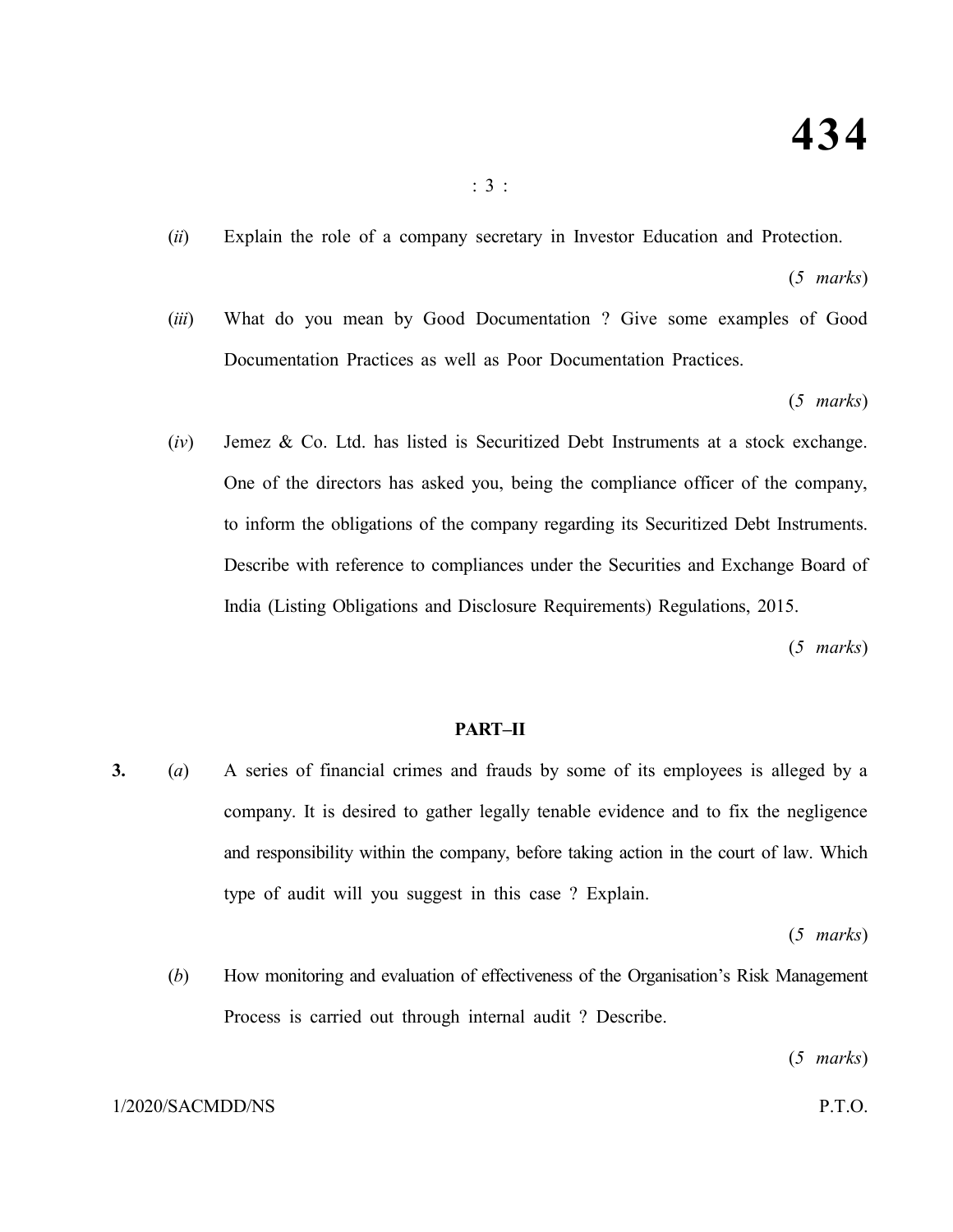(*c*) Explain compliances specified in the Regulation 24A regarding applicability of secretarial audit under the Securities and Exchange Board of India (Listing Obligations and Disclosure Requirements) Regulations, 2015. Also state the exemptions provided from this Regulation.

(*5 marks*)

- **4.** (*a*) Highlight inclusion of Emphasis of Matter (EOM) in an audit report.
	- (*b*) "Working papers should be prepared using the appropriate cross referencing." Justify.
	- (*c*) Explain the term 'conflict of interest' regarding audit engagement as per the Company Secretaries Auditing Standard (CSAS)-1.
	- (*d*) Differentiate Fine and Penalty as per the Companies Act, 2013.
	- (*e*) What do you mean by Ethical Dilemma ?

(*3 marks each*)

**5.** (*a*) Write a note on establishment and functions of Quality Review Board under the Company Secretaries (Amendment) Act, 2006.

(*5 marks*)

(*b*) "Audit as a monitoring device is essential in corporate governance also". Substantiate the statement.

(*5 marks*)

### 1/2020/SACMDD/NS Contd. ........

### : 4 :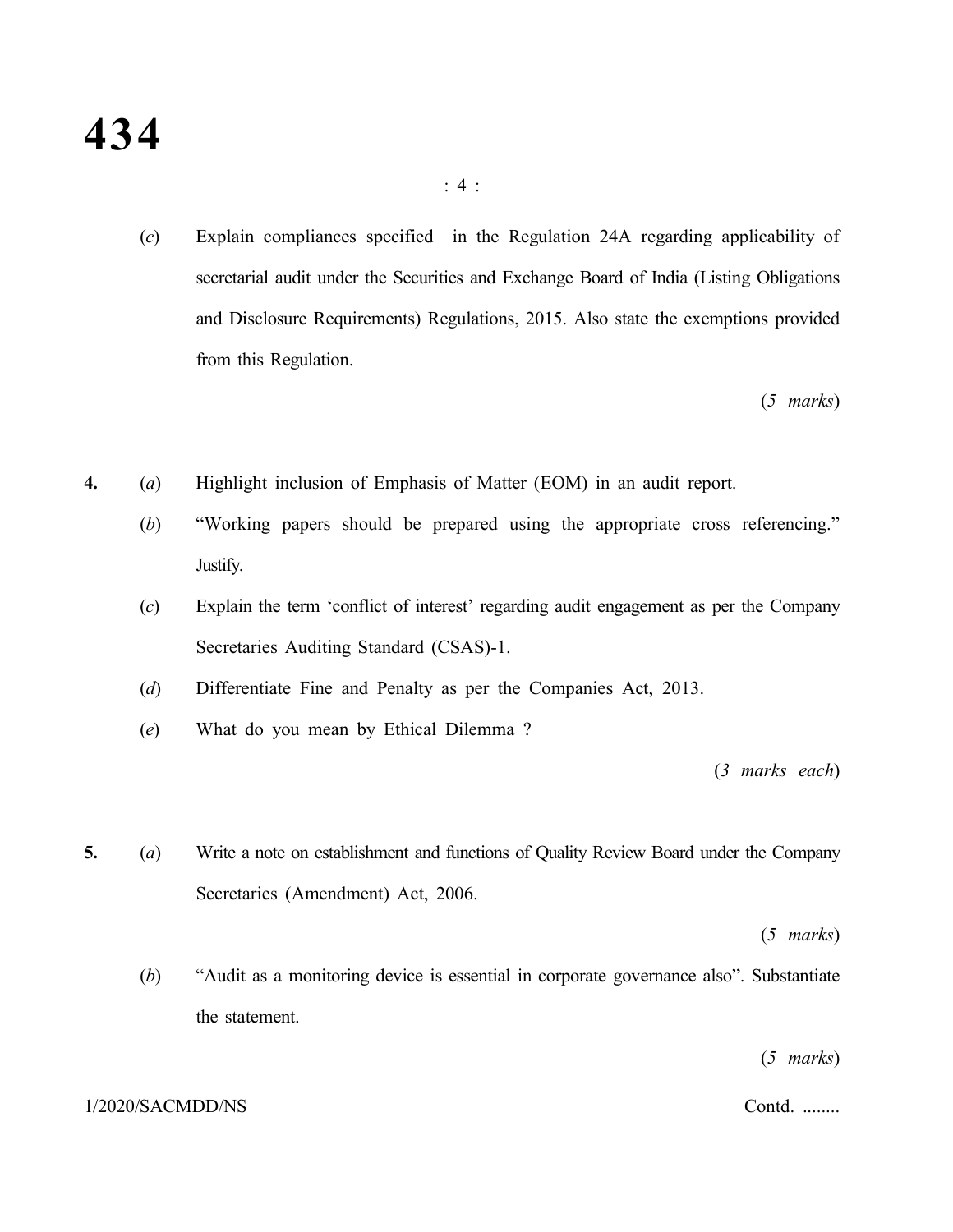(*c*) XYZ Limited has 9 directors on its Board. Registered office of the company is situated in Mumbai. 4 directors of the company reside outside Mumbai. The company held 7 board meetings during the financial year 2018-19. In all the meetings video conferencing facility was provided.

: 5 :

Prepare check list for verifying the compliances relating to video conferencing in relation to Notice, Quorum and the Matters not allowed through video conferencing. (*5 marks*)

### *Attempt all parts of either Q. No. 6 or Q. No. 6A*

- **6.** (*a*) Appraisal of management decisions involves a number of steps. Enumerate them.
	- (*b*) Snehal Sansthan a non-profit organization registered under Section 8 of the Companies Act, 2013 is enlisted under the Foreign Contribution (Regulation) Act, 2010 (FCRA) to procure foreign money. The organization is actively engaged in development of children of slum areas of Mumbai. For this purpose the organization is getting donation of \$100K from Helping Hands, a social organization of California. As a Company Secretary in Practice, guide the organization about procurement and utilisation of this donation. Also state the due diligence and reporting requirements.
	- (*c*) Explain the planning stage of peer review process.

(*5 marks each*)

### 1/2020/SACMDD/NS P.T.O.